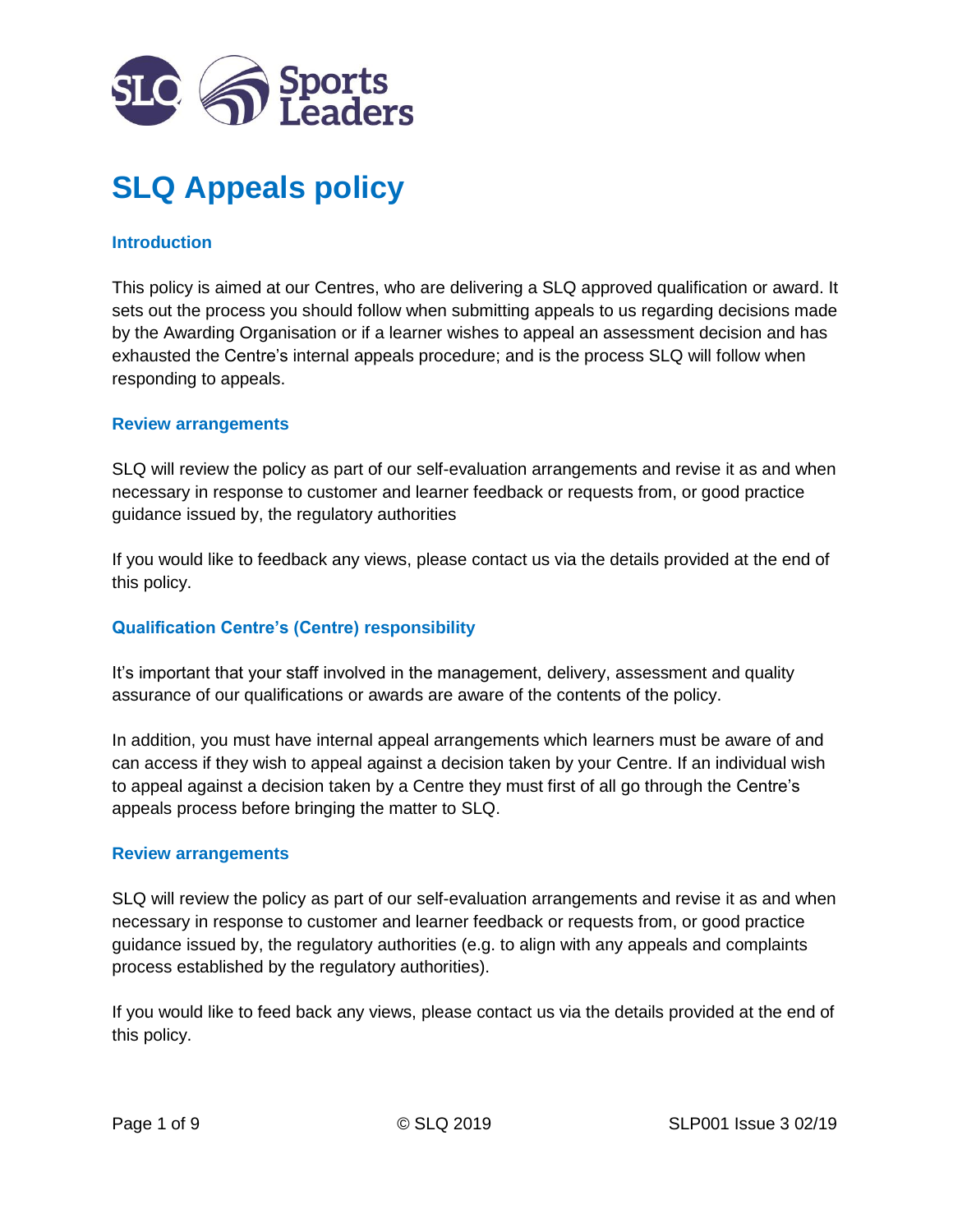

#### **Fees**

SLQ will charge you or your learners a fee of £50 to cover the administrative costs involved in dealing with appeals. This will be refunded in the case of successful appeals. An appeal will not be accepted without the correct fee.

#### **Areas covered by the policy**

This policy covers:

- Appeals from Centre's in relation to a SLQ decision concerning a Centre's application to offer SLQ qualification's or awards.
- Appeals from Centre's concerning the contents of Centre engagements.
- Appeals from Centre's relating to a SLQ decision to decline a Centre's request to make reasonable adjustments or give special considerations
- Appeals from Centre's in relation to the application by SLQ of a sanction/action on a Centre resulting from a Quality Assurance monitoring visit or an investigation into malpractice or maladministration or a decision to amend a learner/set of learners' results following a malpractice or maladministration investigation.
- Appeals from Centre's relating to a decision made by SLQ following an investigation into a complaint about a Centre
- Appeals if you believe SLQ/Sports Leader shave not applied our procedures consistently or that procedures were not followed properly, consistently and fairly.
- Appeals from a Centre in relation to a SLQ response or decision following a formal complaint from a Centre (this appeal would be accepted on completion of the Complaints Policy procedure).
- Appeals from learners who have been through a Centre's appeals policy and procedure and still holds concerns regarding the decisions.

# **Process for raising an appeal**

The Centre or learner has **20 working days** from the date SLQ/the Centre notified you of the decision you are appealing against (this will be from date of the correspondence) in which to lodge an appeal - this includes assessment results (learners) and Quality Assurance engagement outcomes; hence please advise your learners/staff to retain their course evidence until they receive the outcome of the award or qualification or the Quality Assurance engagement outcome.

If you appeal on behalf of your learners, you must ensure that you have obtained the written permission of the learner(s) (if under16 years of age the legal carer of the learner should sign) concerned as results can be changed as a result of an investigation.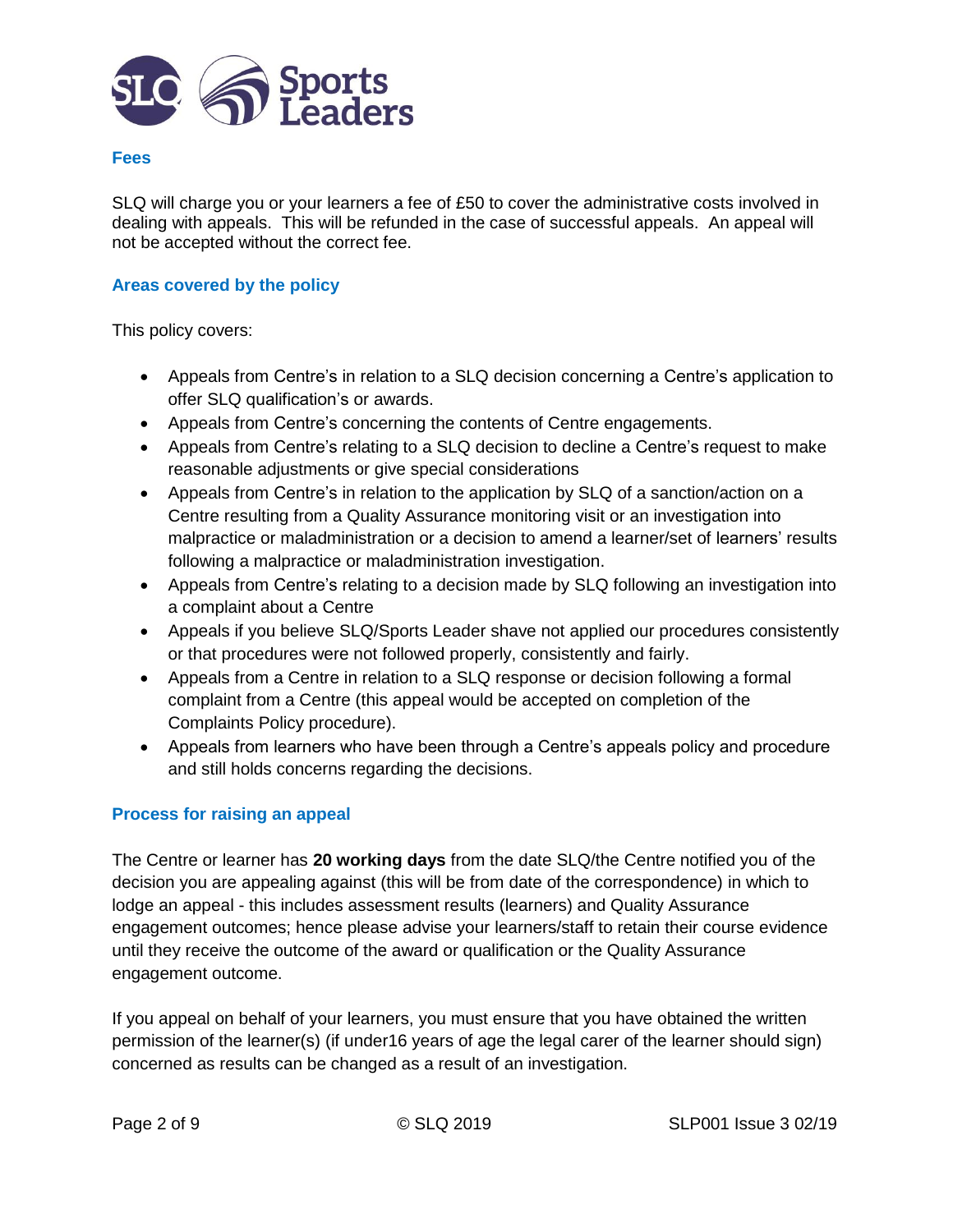

Learners who wish to appeal about their assessment results or about a related decision should either be supported by their Centre and/or should have exhausted their Centre's own appeals process before appealing to us. In the latter case, learners must provide us with evidence that they have first appealed to their Centre. It's expected that learners will only appeal directly to us in exceptional circumstances.

When submitting an appeal please either use the Learner Appeal Form or Centre Appeal Form at the end of this document or provide your own details with the following relevant supporting information to contact@sportsleaders.org:

- Centre name, address and contact details
- Learner's name, contact details and SLQ learner registration number
- Date(s) you or the learner received notification of Sports Leaders UK/SLQ's decision
- Title and number of the SLQ qualification or award affected, or nature of service affected (if appropriate).
- Full nature of the appeal.
- Any relevant supporting evidence.
- Contents and outcome of any investigation carried out that relates to the issue.

# **Situations bought to our attention by the regulatory authorities**

Where the regulators notify us of failures that have been discovered in the assessment process of another Awarding Organisation SLQ will review whether or not a similar failure could affect our own assessment processes and arrangements.

#### **Initial review of the appeal details**

Upon receipt of all appeals our Compliance Manager will acknowledge receipt of the appeal within **five working days** and aim to respond fully to the initial review of the potential appeal within **20 days**. Please note that in some cases the review processes may take longer, for example, if a Centre visit is required. In such instances, SLQ will contact all parties concerned to inform them of the likely revised timescale.

The first stage will be for us to undertake an initial, informal review of all potential appeals to ensure the application is complete and to ascertain if the issue can be resolved before it goes to a formal appeal. In all instances SLQ will ensure that the person carrying out this initial check will not have a personal interest in the decision being appealed.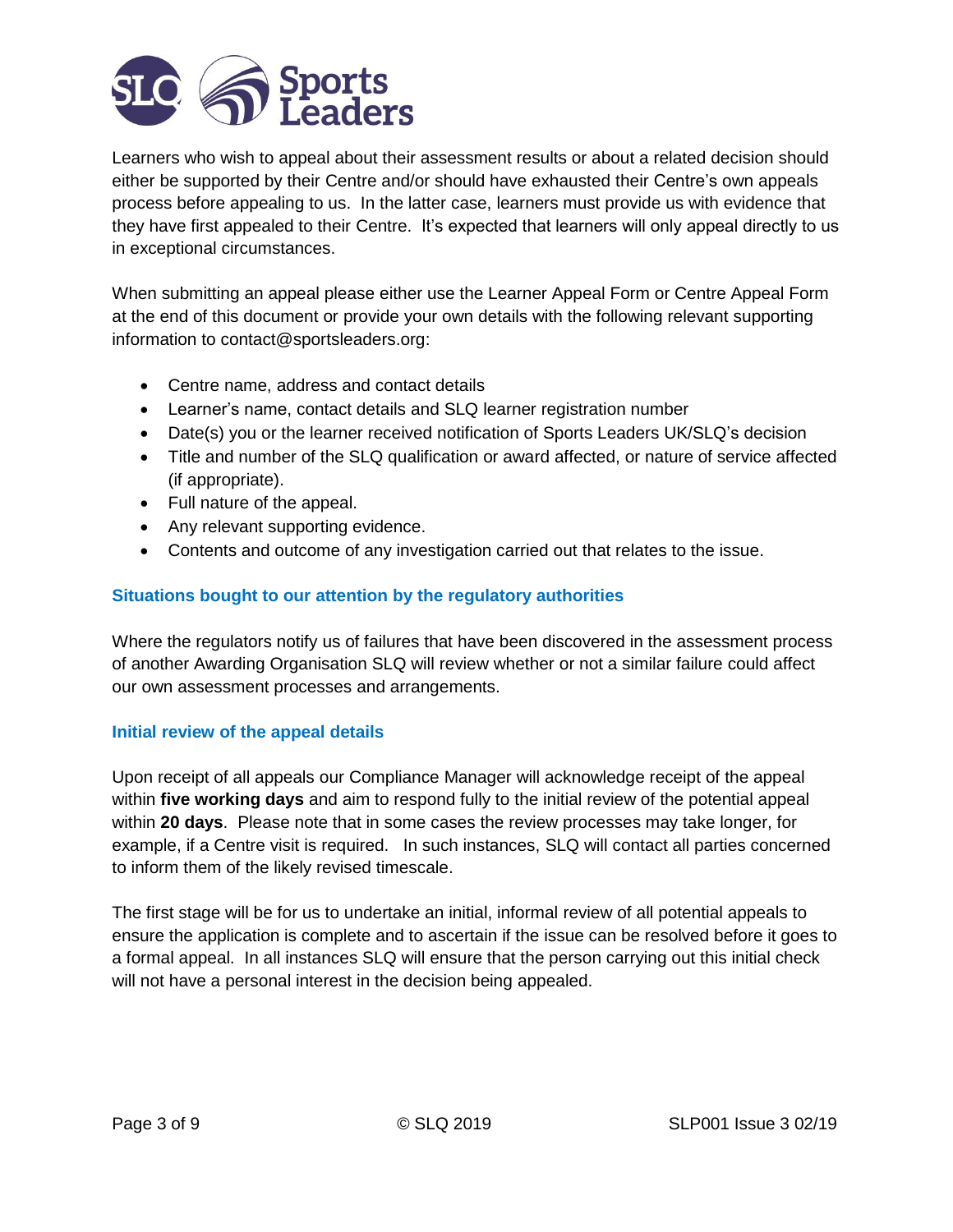

Following the initial review of the potential appeal SLQ will write to the appellant with details of our decision to either:

- 1. Amend our original decision in light of the new rationale/evidence being put forward and which has now been reviewed.
- 2. Confirm SLQ stand by our original decision and in doing so the rationale for this decision and request that you confirm, within **10 days**, whether you now accept this decision or if wish to proceed to our formal appeals process which will be carried out by an independent party.
- 3. In relation to a learner's appeal against an assessment decision, confirm or amend the assessment decision made by the Centre

#### **Independent review process**

If you decide to proceed to the independent appeal stage SLQ will arrange for an independent review to be carried out.

This will be carried out by an Independent Review Panel of three people including an Audit Risk and Compliance Committee (ARAC) member, non-executive person (who is not an employee of ours or otherwise connected to our organisation) and a technical expert depending on the nature of the appeal. The panel members will also have the relevant competence to make a decision in relation to the appeal and will not have a personal interest in the decision being appealed.

The Independent Review Panel will review all the evidence which took place in the above stages and review if SLQ have applied the procedures fairly, appropriately and consistently in line with the policy.

The independent review process may involve:

- A discussion with the appellant or the learner and SLQ personnel.
- A request for further information from the appellant, the learner or SLQ personnel.
- A Centre visit by authorised SLQ personnel.

The Independent Review Panel's decision is final in relation to how SLQ will consider such appeals and SLQ will let you know the outcome of the review within **20 working days** of receipt of the formal appeal.

If the Centre/learner is still unhappy with the outcome at this stage they are entitled to raise the matter with the relevant qualification regulator (Ofqual, CCEA, or Qualifications Wales). The regulator (Ofqual, CCEA or Qualifications Wales) is unable to overturn assessment decisions or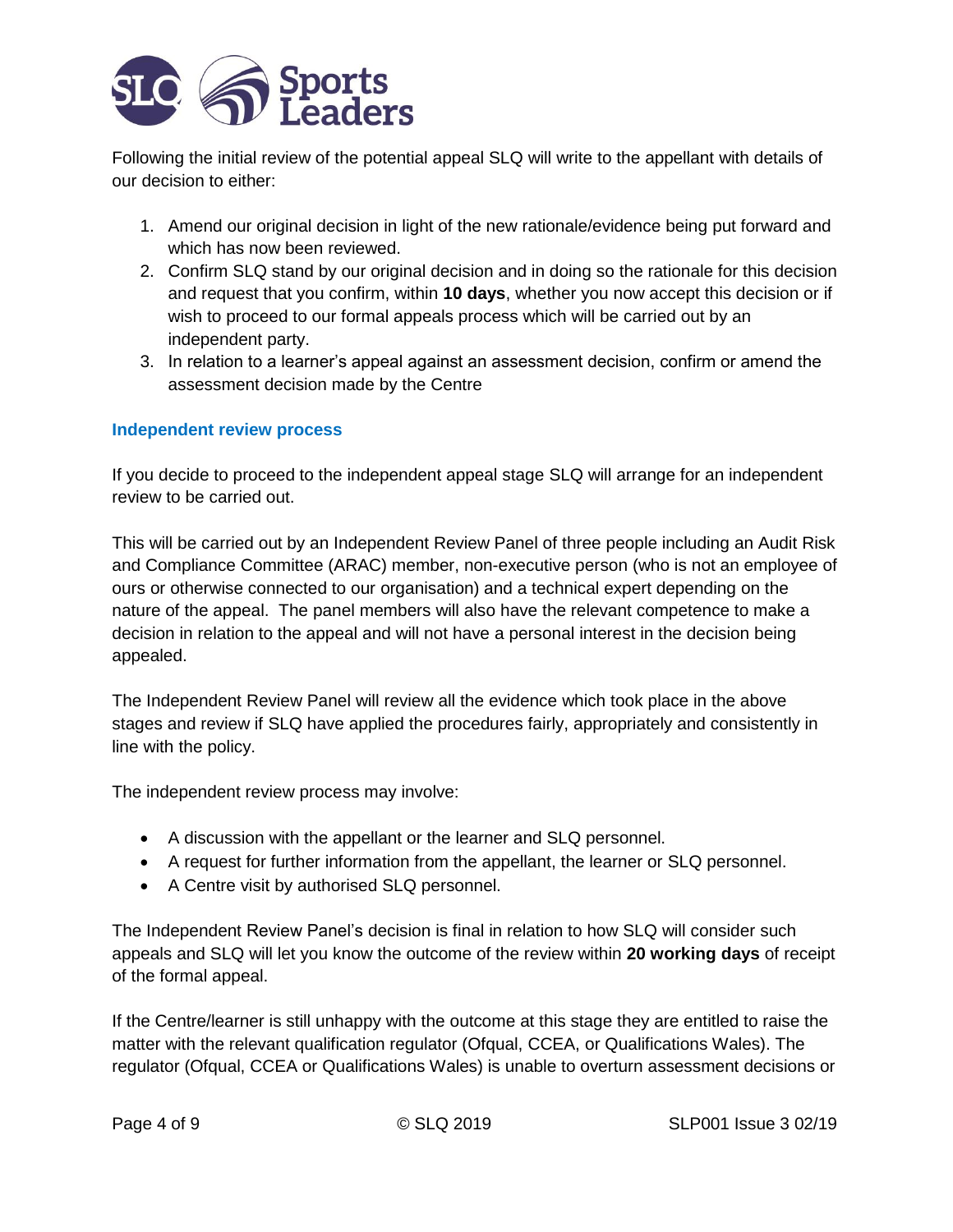

academic judgements. They will investigate whether the policies and procedures have been carried out fairly and equitably and as outlined by the Awarding Organisation.

# **Successful appeals and/or issues bought to our attention by the regulator**

In situations where an appeal has been successful, or where an investigation following notification from the regulator indicates a failure in our processes, SLQ will give due consideration to the outcome and will as appropriate take actions such as:

- Amend the record and risk rating of the Centre concerned.
- Identify any other learners who have been affected and correct or, where it cannot be corrected, mitigate as far as possible the effect of the failure (e.g. amend the results for the learner(s) affected following an appropriate investigation).
- Review our associated processes and policies to ensure that the 'failure' does not occur again or mitigate the situation as far as possible if the failure that occurred cannot be corrected.

SLQ will also cooperate with any follow-up investigations required by the qualifications regulators and if appropriate agree any remedial action with them.

The Responsible Officer will update the Audit, Risk and Compliance Committee of the appeal and outcome in an appropriate timeframe.

#### **Contact us**

If you have any queries about the contents of the policy, please contact our Compliance Manager using the details below:

Telephone: 01908 689180

Email: [policies@slqskills.org](mailto:policies@slqskills.org)

Post: 24 Linford Forum, Rockingham Drive, Linford Wood, Milton Keynes, MK14 6LY.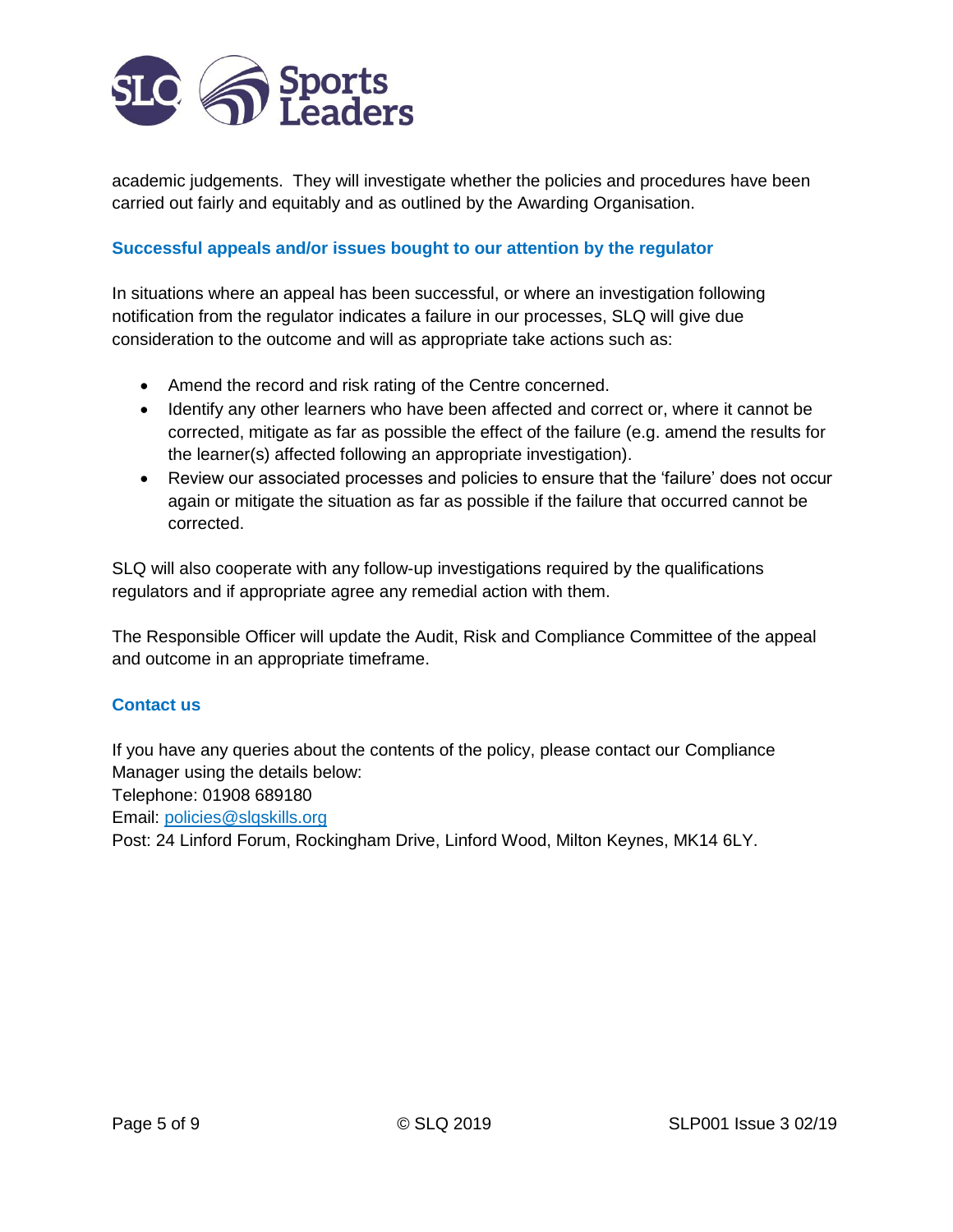

This form is to be submitted to SLQ within **20 working days** of the date on which you were notified of the quality assurance outcome or result of the award or qualification.

| <b>Learner's Full Name</b><br>(name given when<br>registered) |                        |
|---------------------------------------------------------------|------------------------|
| <b>SLQ learner registration</b>                               | If registration number |
| number                                                        | is not known please    |
|                                                               | provide date of birth  |
| <b>Address</b>                                                |                        |
| Phone number(s)                                               |                        |
|                                                               |                        |
| <b>Email</b>                                                  |                        |
|                                                               |                        |

| <b>Centre name</b>                            |  |
|-----------------------------------------------|--|
| <b>Centre address</b>                         |  |
| <b>Centre number</b>                          |  |
| <b>Tutor/Assessor's Name</b>                  |  |
| <b>Tutor/Assessor's</b><br>position in centre |  |

| ∣ Qualification or Award<br>title |               |               |  |
|-----------------------------------|---------------|---------------|--|
| Course number (if                 | <b>Course</b> | <b>Course</b> |  |
| known)                            | start date    | finish date   |  |

# **Please clearly detail the reasons for your appeal**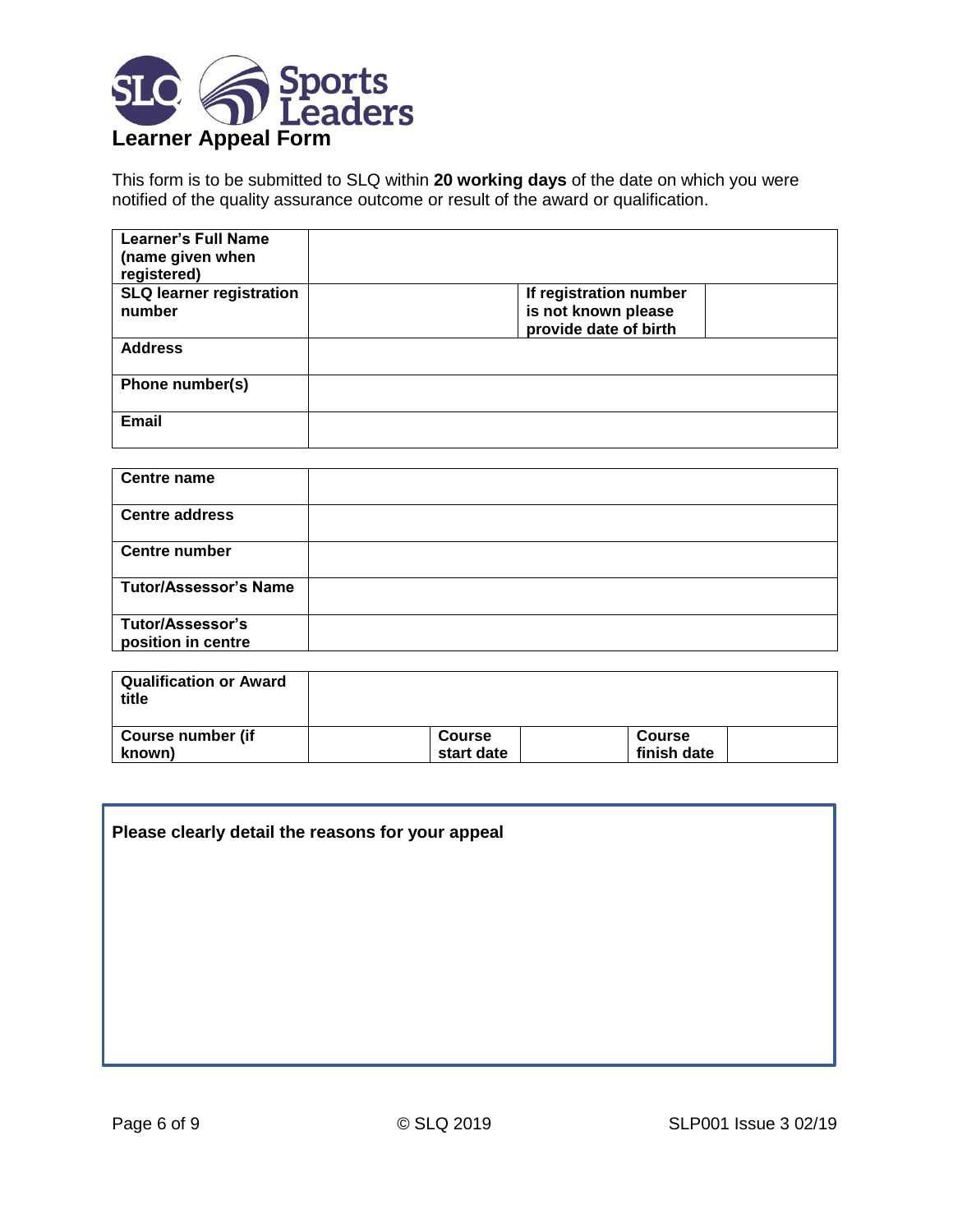

**Evidence included:** □ Yes □ No

*(Please continue on a separate page if necessary)*

#### **Fees**

□ I enclose a cheque for £50 to cover the processing fee. If the decision is to alter the assessment result, the fee will be refunded. Please make cheques payable to SLQ.

| <b>Printed Name:</b> |  |
|----------------------|--|
| Date: (dd/mm/yy)     |  |

*For office use only*

**Ref no:**

**Date appeal received by SLQ:**

**Name of Assessment contact:**

**Decision outcome:**

**Date of notification to candidate:**

#### **Please return your completed form to:**

Compliance Manager SLQ 24 Linford Forum Rockingham Drive Linford Wood Milton Keynes, MK14 6LY.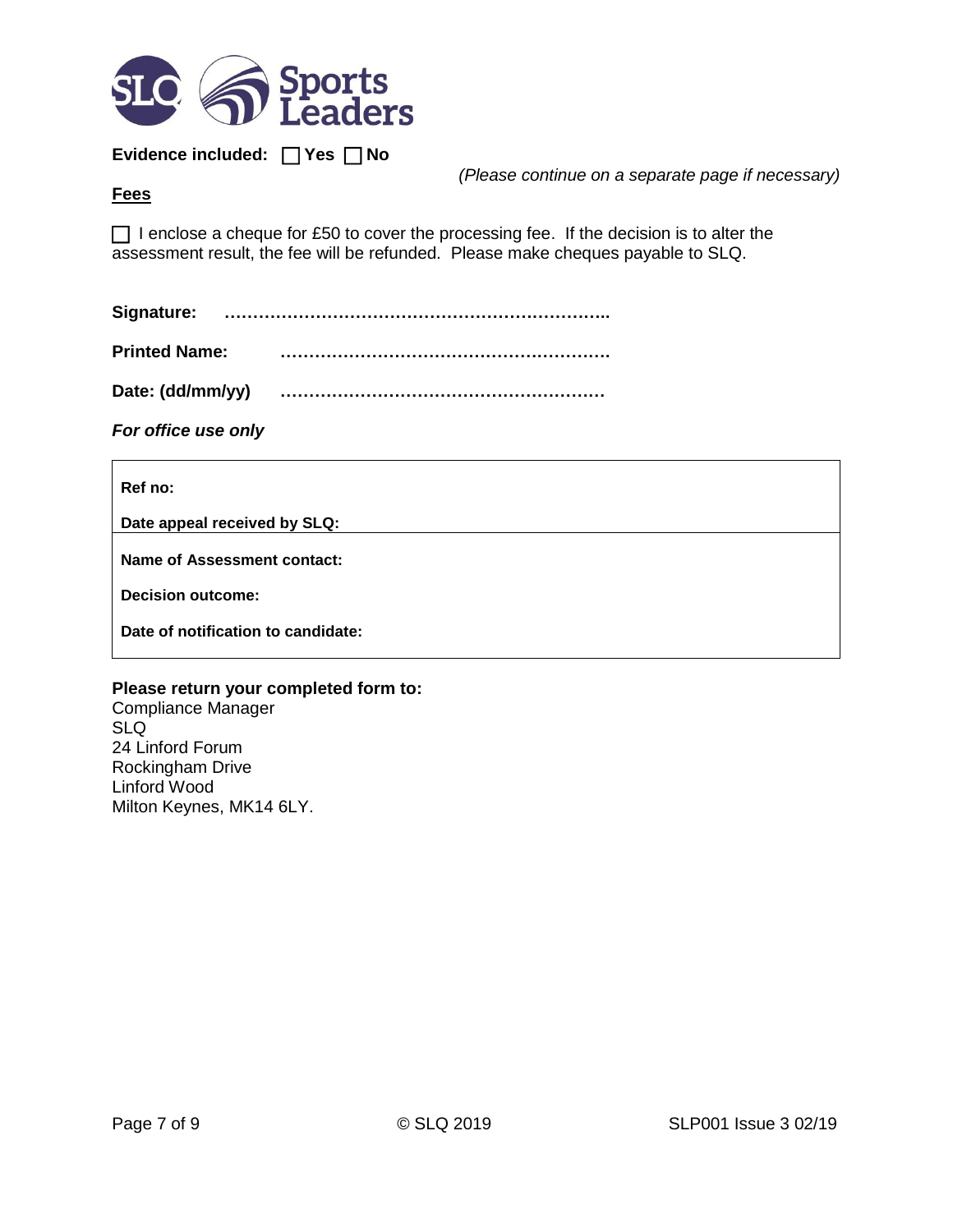

# **Centre Appeal Form**

This form is to be submitted to SLQ within **20 working days** of the date on which you were notified of SLQ's decision regarding an investigation, quality assurance engagement outcome, result of the award or qualification, approval of centre decision or sanctions that have been imposed.

| <b>Centre Name</b><br>(name given when<br>registered) |                      |
|-------------------------------------------------------|----------------------|
| <b>SLQ Centre Number</b>                              | <b>Centre course</b> |
|                                                       | <b>Manager Name</b>  |
| <b>Address</b>                                        |                      |
| Phone number(s)                                       |                      |
| <b>Email</b>                                          |                      |

| Please clearly detail the reasons for your appeal |  |  |
|---------------------------------------------------|--|--|
|                                                   |  |  |
|                                                   |  |  |
|                                                   |  |  |
|                                                   |  |  |
|                                                   |  |  |
|                                                   |  |  |